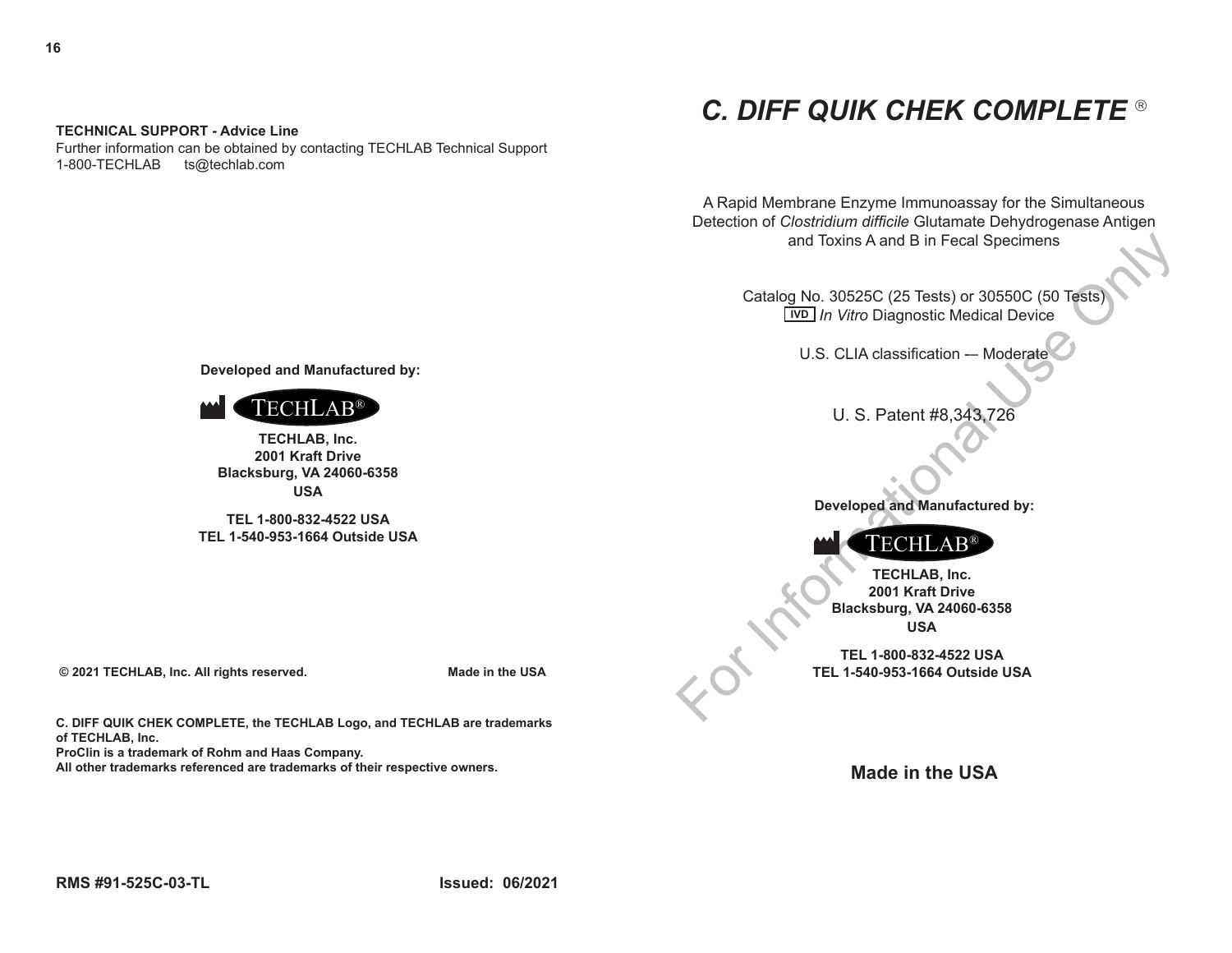#### **INTENDED USE**

The *C. DIFF QUIK CHEK COMPLETE*<sup>®</sup> test is a rapid membrane enzyme immunoassay for the simultaneous detection of *Clostridium difficile* glutamate dehydrogenase antigen and toxins A and B in a single reaction well. The test detects *C. difficile* antigen, glutamate dehydrogenase, as a screen for the presence of *C. difficile*  and confirms the presence of toxigenic *C. difficile* by detecting toxins A and B in fecal specimens from persons suspected of having *C. difficile* disease. The test is to be used as an aid in the diagnosis of *C. difficile* disease. As with other *C. difficile* tests, results should be considered in conjunction with the patient history.

# **Caution: U.S. Federal Law restricts this device to sale by or on the order of a physician**

#### **EXPLANATION**

Caution: U.S. Federal Law restricts this device to sale by or on the order of a<br>
Mysician<br>
X-INLANTION<br>
X-INLANTION<br>
X-INLANTION<br>
X-INLANTION<br>
X-INLANTION<br>
X-INLANTION<br>
X-INLANTION<br>
X-INLANTION<br>
X-INLANTION<br>
X-INLANTION<br> After treatment with antibiotics, many patients develop gastrointestinal problems ranging from mild diarrhea to severe pseudomembranous colitis. Many cases of the milder forms of gastrointestinal illness and most cases of pseudomembranous colitis are caused by toxigenic strains of *Clostridium difficile* (1). This organism is an opportunistic anaerobic bacterium that grows in the intestine once the normal flora has been altered by the antibiotic. Toxigenic strains of *C. difficile* carry the genes encoding the toxins while nontoxigenic strains do not carry the toxin genes. Disease onset is associated with the toxins that are produced by the toxigenic organism. The clinical symptoms associated with the disease are believed to be primarily due to toxin A, which is a tissue-damaging enterotoxin (2,3). *C. difficile* also produces a second toxin, designated toxin B. Toxin B, which has been referred to as the cytotoxin of the organism, is the toxin detected by the tissue culture assay currently used by many laboratories. Toxigenic *C. difficile* strains produce both toxins, or only toxin B (4-7). The glutamate dehydrogenase of *C. difficile* is a good antigen marker for the organism in feces because it is produced in high amounts by all strains, toxigenic or non-toxigenic (8-10). The antigen can be detected in fecal specimens by using the *C. DIFF QUIK CHEK COMPLETE*<sup>®</sup> test. A positive result in the test for the glutamate dehydrogenase of *C. difficile* confirms the presence of this organism in a fecal specimen; a negative result indicates the absence of the organism. A positive result in the test for toxins A and B confirms the presence of toxigenic *C. difficile*.

# **PRINCIPLE OF THE TEST**

The *C. DIFF QUIK CHEK COMPLETE*<sup>®</sup> test uses antibodies specific for glutamate dehydrogenase and toxins A and B of *C. difficile*. The device contains a *Reaction Window* with three vertical lines of immobilized antibodies. The antigen test line ("Ag") contains antibodies against *C. difficile* glutamate dehydrogenase. The control line ("C") is a dotted line that contains anti-horseradish peroxidase (HRP) antibodies. The toxins A and B test line ("Tox") contains antibodies against *C. difficile* toxins A and B. The *Conjugate* consists of antibodies to glutamate dehydrogenase and antibodies to toxins A and B coupled to horseradish peroxidase. To perform the test, the sample is added to a tube containing a mixture of *Diluent* and *Conjugate*. The diluted sample-conjugate mixture is added to the *Sample Well* and the device is allowed to incubate at room temperature for 15 minutes. During the incubation, any glutamate dehydrogenase and toxins A and B in the sample bind to the antibody-peroxidase conjugates. The antigen-antibody-conjugate complexes migrate through a filter pad to a membrane where they are captured by the immobilized glutamate dehydrogenase-specific and toxins A and B-specific antibodies in the lines. The *Reaction Window* is subsequently washed with *Wash Buffer*, followed by the addition of *Substrate*. After a 10 minute incubation period, the "Ag" reaction is examined visually for the appearance of a vertical blue line on the "Ag" side of the *Reaction Window*. A blue line indicates a positive test. If the "Ag" is positive, then the "Tox" reaction should be examined visually for the appearance of a blue line on the "Tox" side of the *Reaction Window*. A blue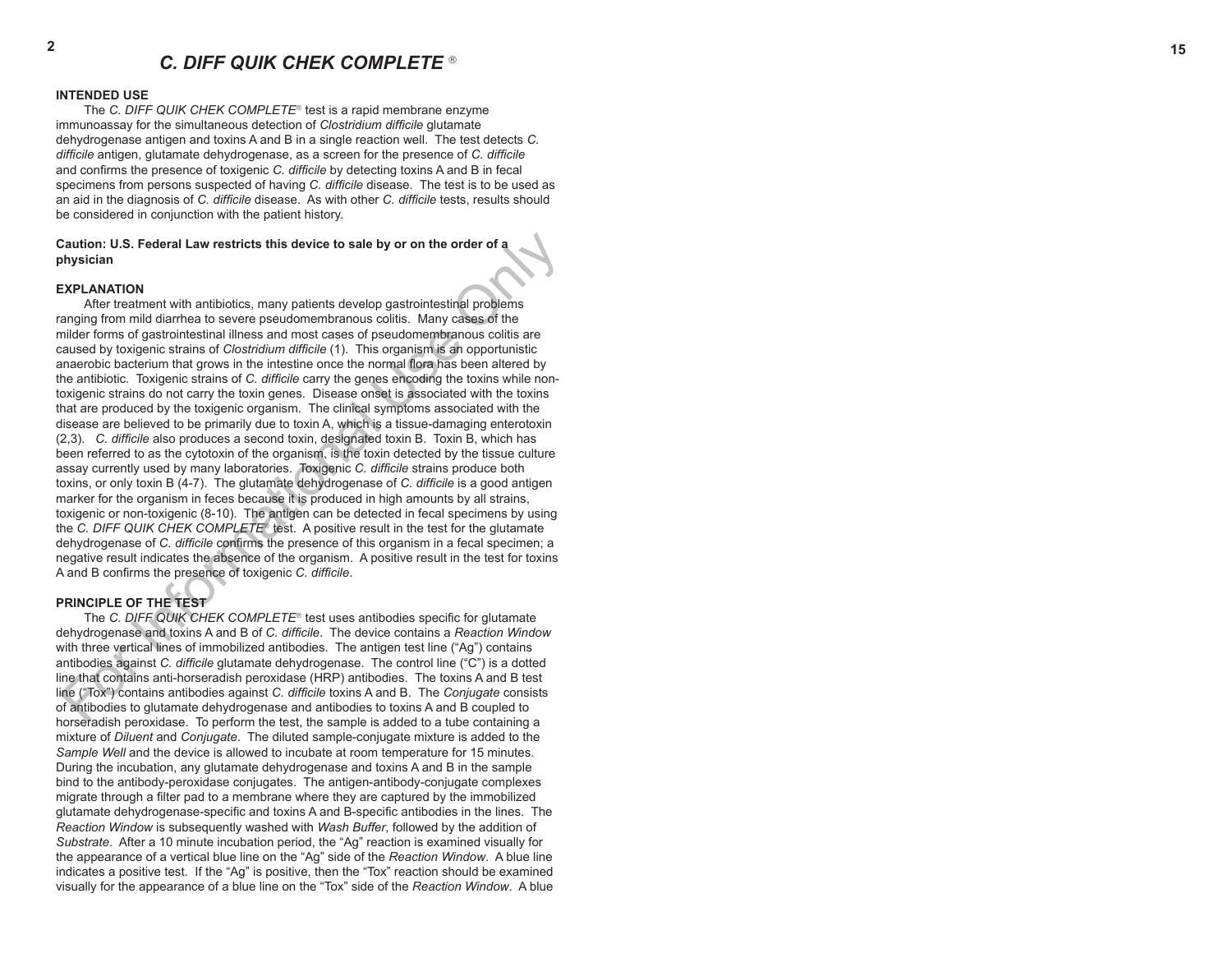**14 3** line indicates a positive test. A positive "C" reaction, indicated by a vertical dotted blue line under the "C" portion of the *Reaction Window*, confirms that the test is working properly and the results are valid.

# **MATERIALS PROVIDED**

| MEM DEV                  | <b>Membrane Devices</b> – each pouch contains 1 device                                     |                   |
|--------------------------|--------------------------------------------------------------------------------------------|-------------------|
| DIL<br><b>SPE</b>        | <b>Diluent (22 mL per bottle)</b> – Buffered protein solution with graduated dropper       |                   |
|                          | assembly (contains 0.05% ProClin® 300)                                                     |                   |
|                          | Signal Word: Warning                                                                       |                   |
|                          | H317: May cause an allergic skin reaction                                                  |                   |
|                          | P261, P272, P280, P302, P352, P333, P313, P321, P362, P363, P364, P501                     |                   |
| <b>WASH REAG</b>         | Wash Buffer (12 mL per bottle) - Buffered solution with graduated dropper                  |                   |
|                          | assembly (contains 0.05% ProClin® 300)                                                     |                   |
|                          | Signal Word: Warning                                                                       |                   |
|                          | H317: May cause an allergic skin reaction                                                  |                   |
|                          | P261, P272, P280, P302, P352, P333, P313, P321, P362, P363, P364, P501                     |                   |
| <b>SUBS REAG</b>         | Substrate (3.5 mL per bottle) - Solution containing tetramethylbenzidine                   |                   |
| CONJ ENZ                 | <b>Conjugate (2.5 mL per bottle) – Antibody specific for glutamate</b>                     |                   |
|                          | dehydrogenase coupled to horseradish peroxidase and antibodies specific                    |                   |
|                          | for toxins A and B coupled to horseradish peroxidase in a buffered protein                 |                   |
|                          | solution                                                                                   |                   |
|                          | (contains 0.05% ProClin <sup>®</sup> 300)                                                  |                   |
|                          | Signal Word: Warning                                                                       |                   |
|                          | H317: May cause an allergic skin reaction                                                  |                   |
| CONTROL <sup>+</sup>     | P261, P272, P280, P302, P352, P333, P313, P321, P362, P363, P364, P501                     |                   |
|                          | Positive Control (2 mL) - Antigen in a buffered protein solution                           |                   |
|                          | Disposable plastic transfer pipettes – graduated at 25 µL, 100 µL, 200 µL, 300µL,          |                   |
| IVD                      | 400 µL, and 500 µL                                                                         |                   |
|                          | In Vitro Diagnostic Medical Device                                                         |                   |
|                          |                                                                                            |                   |
|                          | <b>MATERIALS AND EQUIPMENT REQUIRED BUT NOT PROVIDED</b>                                   |                   |
|                          | Small test tubes (e.g., plastic microcentrifuge tubes or glass tubes)                      |                   |
| <b>Applicator sticks</b> | Timer                                                                                      | Vortex mixer      |
|                          | Disposable gloves for handling fecal samples                                               | Pipettor and tips |
|                          |                                                                                            |                   |
|                          | <b>SHELF LIFE AND STORAGE</b>                                                              |                   |
|                          | The expiration date of the kit is given on the label. Expiration dates for each            |                   |
|                          | component are listed on the individual labels. The kit should be stored between 2°C and    |                   |
| $8^{\circ}$ C.           |                                                                                            |                   |
|                          |                                                                                            |                   |
| <b>PRECAUTIONS</b>       |                                                                                            |                   |
| 1.                       | Rx Only - Prescription Only                                                                |                   |
|                          | 2. Reagents from different kits should not be mixed or interchanged. Do not use a kit past |                   |
|                          | the expiration date.                                                                       |                   |
| 3.                       | Each component in the kit should be inspected for any signs of leakage. Upon arrival.      |                   |

# **MATERIALS AND EQUIPMENT REQUIRED BUT NOT PROVIDED**

| Small test tubes (e.g., plastic microcentrifuge tubes or glass tubes) |       |                   |
|-----------------------------------------------------------------------|-------|-------------------|
| Applicator sticks                                                     | Timer | Vortex mixer      |
| Disposable gloves for handling fecal samples                          |       | Pipettor and tips |

# **SHELF LIFE AND STORAGE**

# **PRECAUTIONS**

- 1. Rx Only Prescription Only
- 2. Reagents from different kits should not be mixed or interchanged. Do not use a kit past the expiration date.
- 3. Each component in the kit should be inspected for any signs of leakage. Upon arrival, inspect the kit to ensure that components are not frozen or warm to the touch due to improper shipping conditions.
- 4. Bring all components to ROOM TEMPERATURE BEFORE USE!
- 5. Caps, tips and dropper assemblies are color-coded; do NOT mix or interchange!
- 6. Do not freeze the reagents. The kit should be stored between 2°C and 8°C.
- 7. The pouch containing the *Membrane Device* should be at room temperature before opening. Keep the membrane devices dry before use.
- 8. Use fecal specimens within 72 hours of collection to obtain optimal results. Specimens that are frozen may lose activity due to freezing and thawing. If using frozen specimens, thaw at room temperature.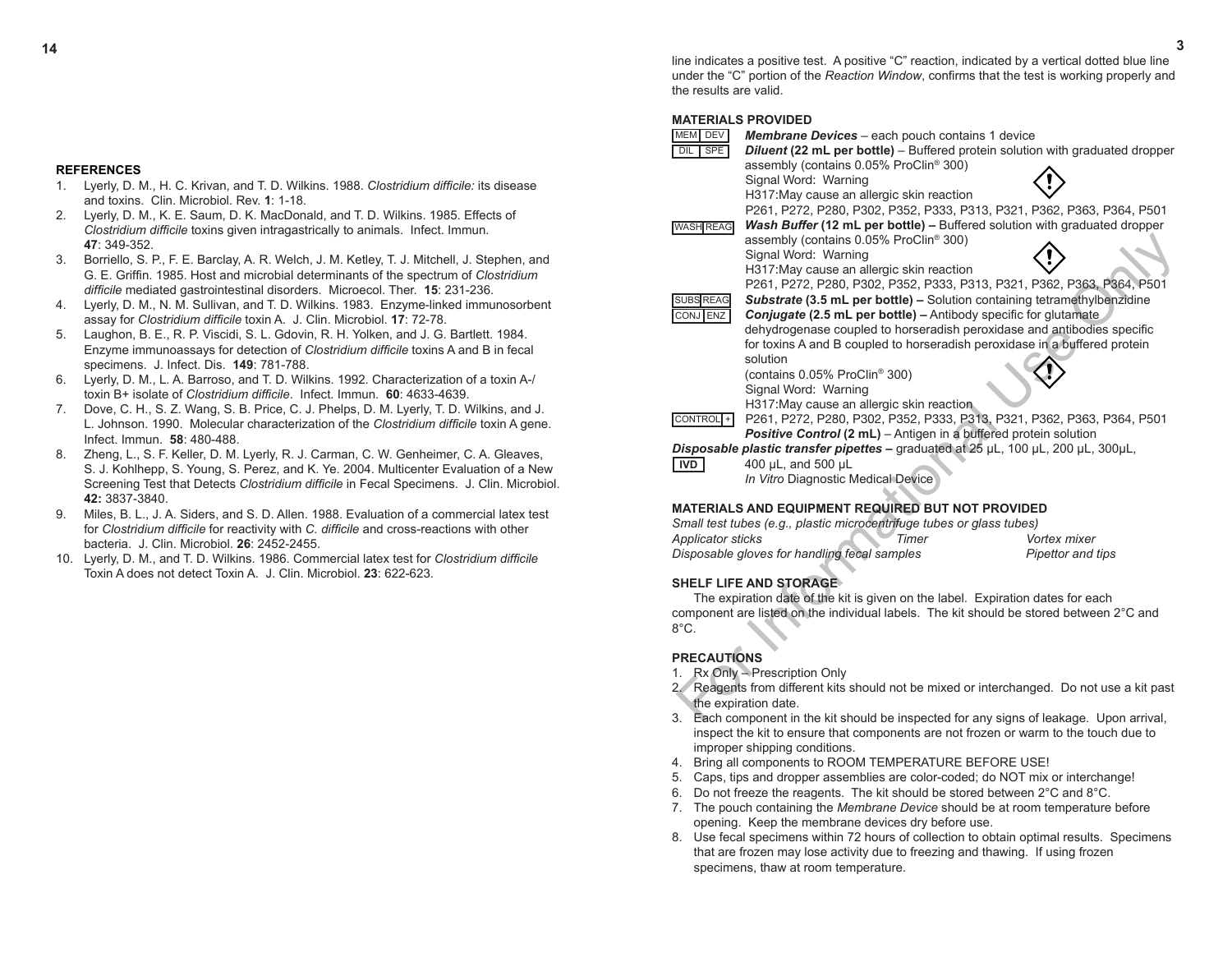- **4**<br>9. Hold reagent bottles vertically to dispense reagents to ensure consistent drop size and correct volume.
	- 10. Specimens and membrane devices should be handled and disposed of as potential biohazards after use.
	- 11. Membrane devices cannot be reused.
	- 12. The test has been optimized for sensitivity and specificity. Alterations of the specified procedure and/or test conditions may affect the sensitivity and specificity of the test. Do not deviate from the specified procedure.
	- 13. Be attentive to the total assay time when testing more than one fecal specimen. Add *Diluent* first, and then add the *Conjugate* to each tube of *Diluent*. Then add specimen to the tube of *Diluent/Conjugate*. Thoroughly mix all of the diluted specimens, and transfer to the *Membrane Device*. The 15-minute incubation step begins after the last diluted sample-conjugate mixture has been transferred to the final *Membrane Device*.
	- 14. If the *Substrate* reagent changes to a dark blue/violet color call technical services for replacement.
	- 15. Fecal specimens may contain potentially infectious agents and should be handled at "Biosafety Level 2" as recommended in the CDC/NIH Manual "Biosafety in Microbiological and Biomedical Laboratories."
	- 16. Wear disposable gloves when doing the test.
	- 17. The *Conjugate*, *Diluent* and *Wash Buffer* reagents contain 0.05% ProClin® 300 as a preservative. Although the concentration is low, ProClin® 300 is known to be harmful. If skin irritation or rash occurs, get medical advice/attention. Take off contaminated clothing and wash it before reuse. Handle reagents according to existing regulations for laboratory safety and good laboratory practice. Safety Data Sheets for this product are available upon request, contact technical support.
	- 18. Follow your national, regional, and local ordinances accordingly for waste disposal regulations.

# **COLLECTION, HANDLING, AND STORAGE OF FECAL SPECIMENS**

|                                                   | diluted sample-conjugate mixture has been transferred to the final Membrane Device.<br>14. If the Substrate reagent changes to a dark blue/violet color call technical services for                                                                                                                                                                                                                                                                                                                                                                                                |                                                                                                                     |  |  |  |
|---------------------------------------------------|------------------------------------------------------------------------------------------------------------------------------------------------------------------------------------------------------------------------------------------------------------------------------------------------------------------------------------------------------------------------------------------------------------------------------------------------------------------------------------------------------------------------------------------------------------------------------------|---------------------------------------------------------------------------------------------------------------------|--|--|--|
|                                                   | replacement.<br>15. Fecal specimens may contain potentially infectious agents and should be handled at<br>"Biosafety Level 2" as recommended in the CDC/NIH Manual "Biosafety in<br>Microbiological and Biomedical Laboratories."                                                                                                                                                                                                                                                                                                                                                  |                                                                                                                     |  |  |  |
|                                                   | 16. Wear disposable gloves when doing the test.<br>17. The Conjugate, Diluent and Wash Buffer reagents contain 0.05% ProClin® 300 as a<br>preservative. Although the concentration is low, ProClin <sup>®</sup> 300 is known to be harmful.<br>If skin irritation or rash occurs, get medical advice/attention. Take off contaminated<br>clothing and wash it before reuse. Handle reagents according to existing regulations<br>for laboratory safety and good laboratory practice. Safety Data Sheets for this product<br>are available upon request, contact technical support. |                                                                                                                     |  |  |  |
| requlations.                                      |                                                                                                                                                                                                                                                                                                                                                                                                                                                                                                                                                                                    | 18. Follow your national, regional, and local ordinances accordingly for waste disposal                             |  |  |  |
|                                                   |                                                                                                                                                                                                                                                                                                                                                                                                                                                                                                                                                                                    | <b>COLLECTION, HANDLING, AND STORAGE OF FECAL SPECIMENS</b>                                                         |  |  |  |
| <b>Acceptable Sample Types</b>                    |                                                                                                                                                                                                                                                                                                                                                                                                                                                                                                                                                                                    | Do Not Use                                                                                                          |  |  |  |
| <b>Fresh Fecal Specimens</b>                      |                                                                                                                                                                                                                                                                                                                                                                                                                                                                                                                                                                                    | Fecal specimens in Formalin-based fixative<br>(e.g. sodium acetate formalin, 10% formalin,<br>merthiolate formalin) |  |  |  |
| Frozen Fecal Specimens                            |                                                                                                                                                                                                                                                                                                                                                                                                                                                                                                                                                                                    | Fecal specimens in alcohol-based fixative (e.g.<br>polyvinyl alcohol)                                               |  |  |  |
| Specimens in transport media<br>(Cary Blair, C&S) |                                                                                                                                                                                                                                                                                                                                                                                                                                                                                                                                                                                    |                                                                                                                     |  |  |  |
|                                                   |                                                                                                                                                                                                                                                                                                                                                                                                                                                                                                                                                                                    |                                                                                                                     |  |  |  |
| <b>Sample Storage</b><br><b>Temperature</b>       | <b>Acceptable length</b><br>of storage                                                                                                                                                                                                                                                                                                                                                                                                                                                                                                                                             | <b>Comments</b>                                                                                                     |  |  |  |

| <b>Sample Storage</b><br>Temperature | Acceptable length<br>of storage | <b>Comments</b>                                                                                                                       |
|--------------------------------------|---------------------------------|---------------------------------------------------------------------------------------------------------------------------------------|
| $2^{\circ}$ C – 8 $^{\circ}$ C       | 72 hours                        | Ideal specimens are less than 24 hours old                                                                                            |
| Frozen $\leq -10^{\circ}$ C          | Longer than 72<br>hours         | Thaw at room temperature. Freezing and thawing<br>multiple times may result in loss of specimen<br>activity due to toxin degradation. |

- 1. Standard collection and handling procedures used in-house for fecal specimens are appropriate.
- 2. Fecal specimens should be collected in clean, leak-proof containers.
- 3. Storing fecal specimens in the *Diluent* is NOT recommended.
- 4. Do not allow the fecal specimens to remain in the *Diluent/Conjugate* mixture for >24 hours.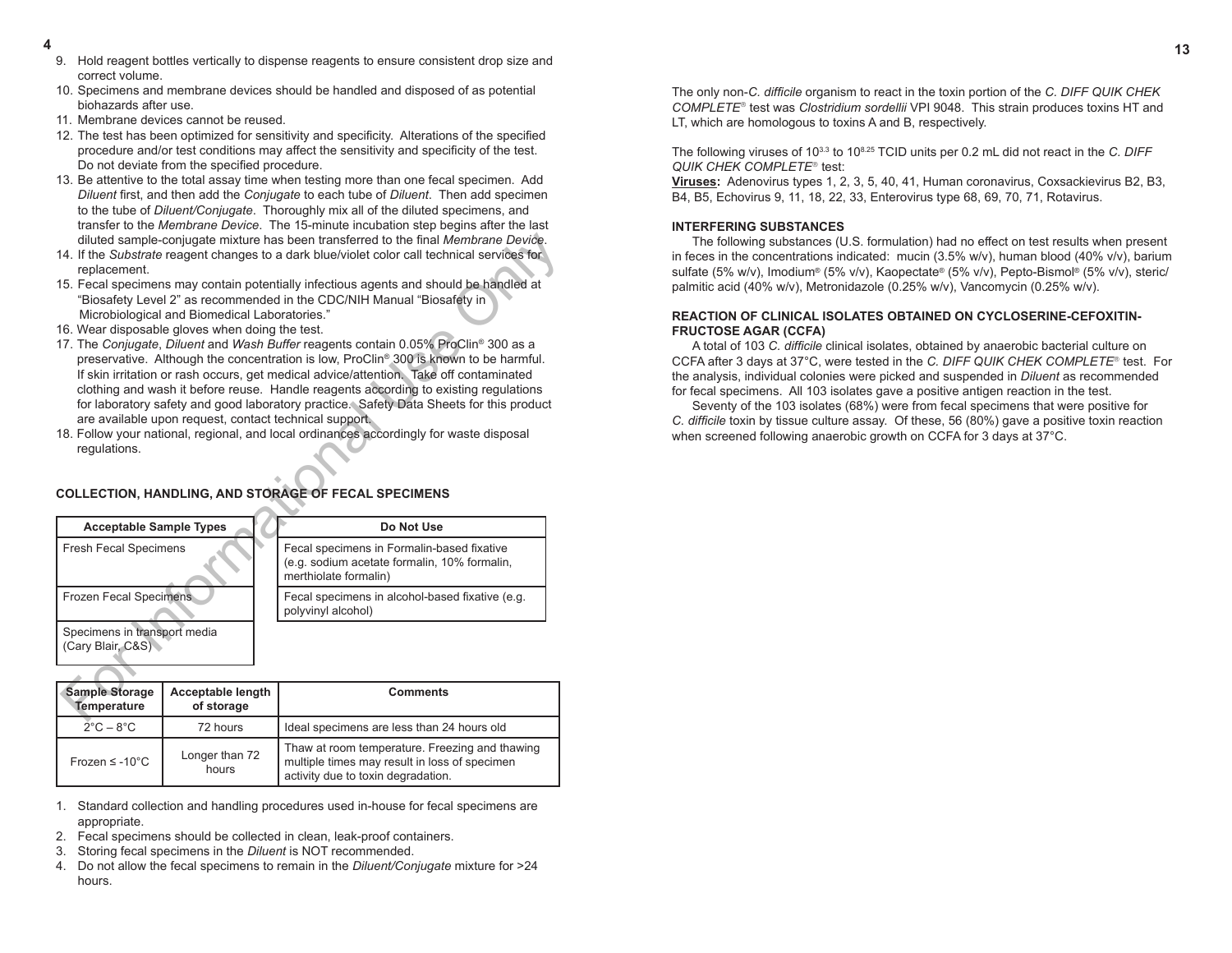#### **12 5 SPECIMEN PREPARATION**

- 1. Bring all reagents and the required number of devices to room temperature before use. It is recommended to remove the reagents from the foam insert to reduce the time needed to warm to room temperature.
- 2. Set up and label one small test tube for each specimen, and optional external controls as necessary.
- 3. Using the black graduated dropper assembly, add 750  $\mu$ L ( $2^{nd}$  graduation from the tip) *Diluent* to each tube for fecal specimens. **For specimens in transport media such as Cary Blair or C&S, add 650 µL (1st graduation from the tip) of** *Diluent* **to the tube.**

- 4. Add one drop of *Conjugate* (red capped bottle) to each tube.
- 5. Obtain one disposable plastic transfer pipette (supplied with the kit) for each sample the pipettes have raised graduations at 25 µL, 400 µL and 500 µL.

# **Graduated Transfer Pipette:**



# 7. **Optional External Control Samples:**

External Positive Control - add one drop of *Positive Control* (gray-capped bottle) into the *Diluent/Conjugate* mixture.

External Negative Control - add 25 µL *Diluent* into the *Diluent/Conjugate* mixture.

*NOTE: Transferring too little specimen, or failure to mix and completely suspend the specimen in the Diluent/Conjugate mixture, may result in a false-negative test result. The addition of too much fecal specimen may cause invalid results due to restricted sample flow.*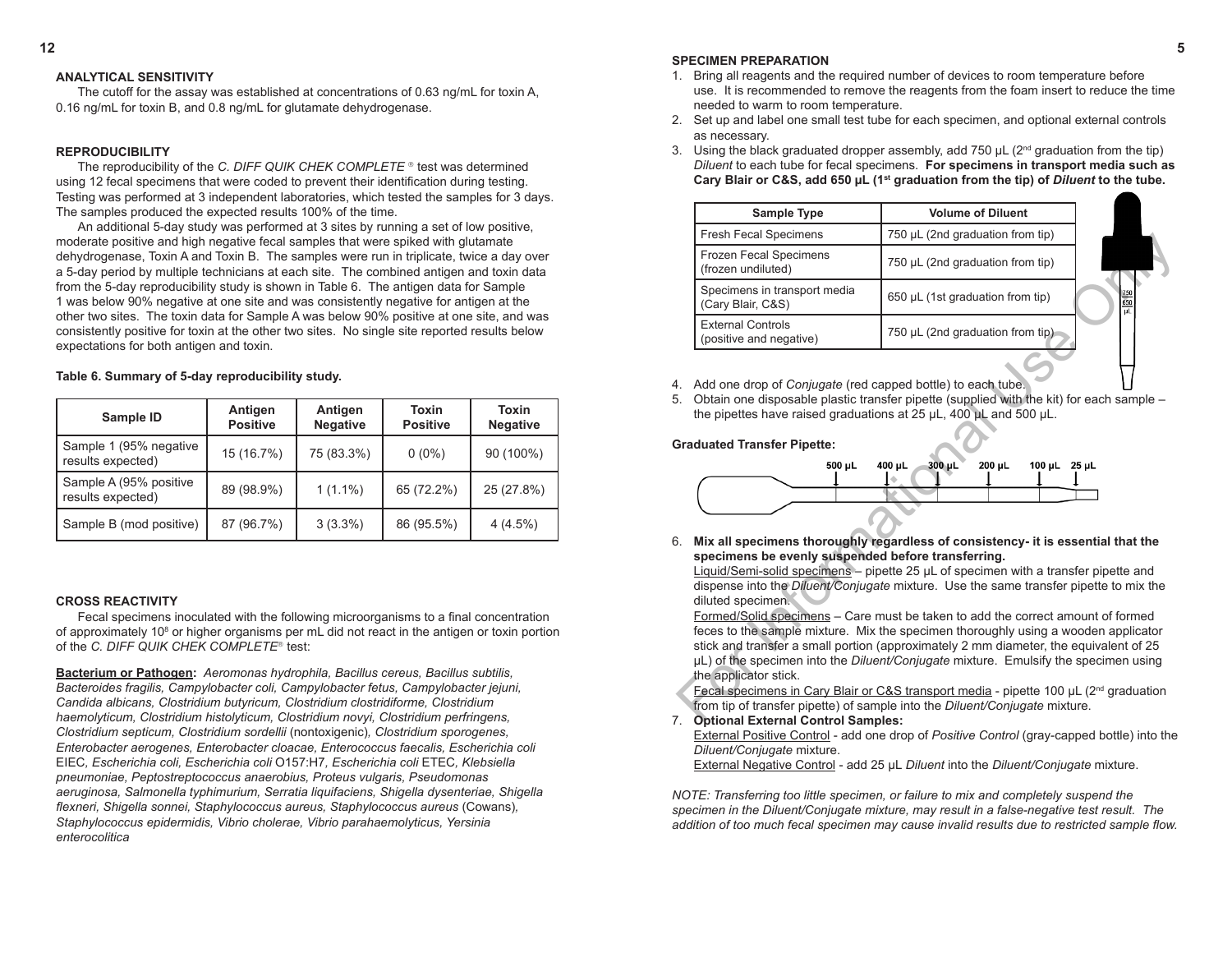# **TEST PROCEDURE**

1. Obtain one *Membrane Device* per specimen, and one device per optional external positive or negative control as necessary. The foil bags containing the devices should be brought to room temperature before opening. Use the device immediately after opening. Label each device appropriately and orient it on a flat surface so the "C. DIFF COMPLETE" print is at the bottom of the device, and the small *Sample Well* is located in the top right corner of the device.

*Membrane Device**Sample Well*



- 2. Close each tube of diluted specimen and mix thoroughly. Proper mixing can be achieved by vortexing or inverting the tube. Once a patient sample or *Positive Control*  has been diluted in the *Diluent/Conjugate* mixture, it may be incubated at room temperature for any period of time up to 24 hours prior to addition to the *Membrane Device*.
- **Reaction Window**<br>
For International Transport of the Contract Construction of the Construction of the Construction of the Construction of the property of the constrained in the Difference of the Difference of the propert 3. Using a new transfer pipette, transfer 500 µL of the diluted sample-conjugate mixture into the *Sample Well* (smaller hole in the top right corner of the device) of a *Membrane Device*, making certain to expel the liquid sample onto the wicking pad inside of the *Membrane Device*. When loading the sample into the sample well, make sure that the tip of the transfer pipette is angled towards the *Reaction Window* (larger hole in the middle of the device).
- 4. Incubate the device at room temperature for 15 minutes the sample will wick through the device and a wet area will spread across the *Reaction Window*. **NOTE FOR SAMPLES THAT FAIL TO MIGRATE:**

*Occasionally, a diluted sample fails to migrate properly and the Reaction Window does not fully wet. If the Reaction Window does not appear to be completely wet within 5 minutes of adding the sample to the Sample Well, then add 100 µL (4 drops) of Diluent to the Sample Well and wait an additional 5 minutes (for a total of 20 minutes).*

- 5. After the incubation, add 300 µL of *Wash Buffer* to the *Reaction Window* using the graduated white dropper assembly. Allow the *Wash Buffer* to flow through the *Reaction Window* membrane and be absorbed completely.
- 6. Add 2 drops of *Substrate* (white-capped bottle) to the *Reaction Window*. Read and record results visually after 10 minutes.

# **INTERPRETATION OF RESULTS**

- 1. Interpretation of the test is most reliable when the device is read immediately at the end of the 10 minute reaction period. Read the device at a normal working distance in a well-lit area. View with a line of vision directly over the device.
- 2. Observe device for the appearance of blue dots in the middle of the *Reaction Window* representing the internal positive control. The appearance of any control dot(s) represents a valid internal control. The background may appear white to light blue in color. Observe device for the appearance of blue lines on the "Ag" and "Tox" sides of the *Reaction Window* representing the test lines. The lines may appear faint to dark in intensity.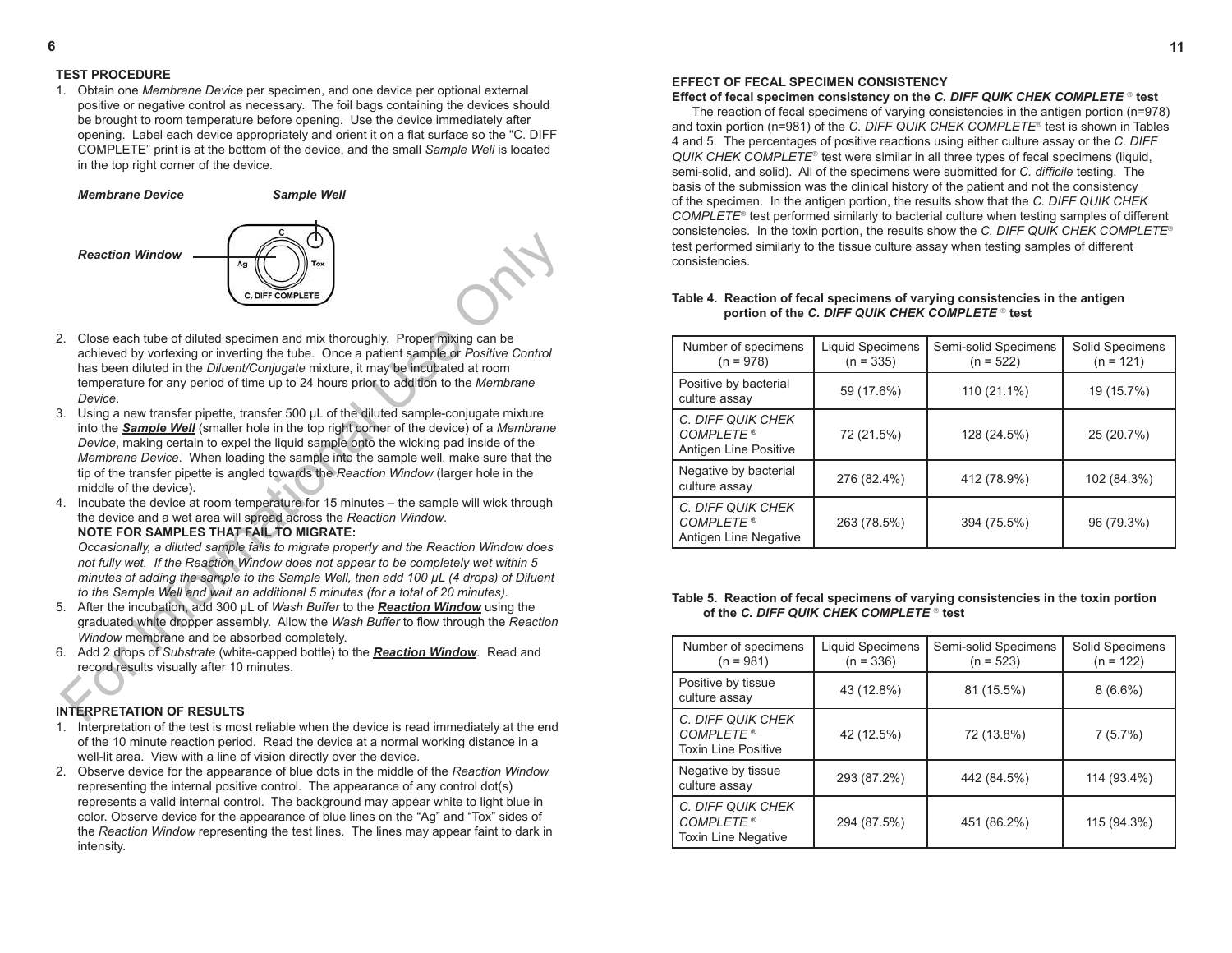- 3. **Positive Antigen ("Ag") Result:** A positive antigen result may be interpreted at any time between the addition of *Substrate* and the 10-minute read time. For a positive antigen result, the blue "Ag" line and the dotted blue control line below "C" are visible (Figure 1a). The lines may appear faint to dark in intensity. An obvious partial line is interpreted as a positive result. Do not interpret membrane discoloration as a positive result. A positive result indicates the presence of *C. difficile.*
- 4. **Positive Antigen and Toxin ("Tox") Result:** If the antigen result is positive (i.e., a blue "Ag" line and a dotted blue control below "C" are visible), proceed to the interpretation of the toxin result. A positive toxin result may be interpreted at any time between the addition of *Substrate* and the 10-minute read time. For a positive toxin result, a blue "Tox" line is visible (Figure 1b). The line may appear faint to dark in intensity. An obvious partial line is interpreted as a positive result. Do not interpret membrane discoloration as a positive result. A positive result indicates the presence of *C. difficile* toxin.
- intensity. An obvious partial line is interpreted as a positive result. A positive result. A positive result. A positive result. A positive result. A positive result. A beta can be interpreted as negative or invalid until 5. **Negative Result:** A test cannot be interpreted as negative or invalid until 10 minutes following the addition of *Substrate*. A single blue dotted line is visible in the middle of the *Reaction Window*, below the "C" and no test lines are visible on the "Ag" side or the "Tox" side of the *Reaction Window* (Figure 1c). A negative result in the antigen portion indicates *C. difficile* antigen is either absent in the specimen or is below the detection limit of the test. A negative result in the toxin portion indicates *C. difficile* toxin is either absent in the specimen or is below the detection limit of the test.
- 6. **Invalid Result:** No lines are visible in the *Reaction Window* (Figure 1d). The test result is invalid if a blue dotted line is not present below the "C" at the completion of the reaction period (Figures 1e, 1f, 1g).
- 7. **Negative Antigen ("Ag"), Positive Toxin ("Tox"):** A low percentage of specimens may test negative for antigen but positive for toxin. These samples should be considered indeterminate and retested using a fresh specimen (Figure 1h). If sample retests negative for antigen but positive for toxin, report as positive toxin result.

# **FIGURE 1:** *C. DIFF QUIK CHEK COMPLETE*  **INTERPRETATION OF RESULTS**





Positive Antigen Negative Result Invalid Result Result and Toxin Result

C. DIFF COMPLETE

Aa

Tox









 Figure 1e Figure 1f Figure 1g Figure 1h Invalid Result Invalid Result Invalid Result See #7 for Interpretation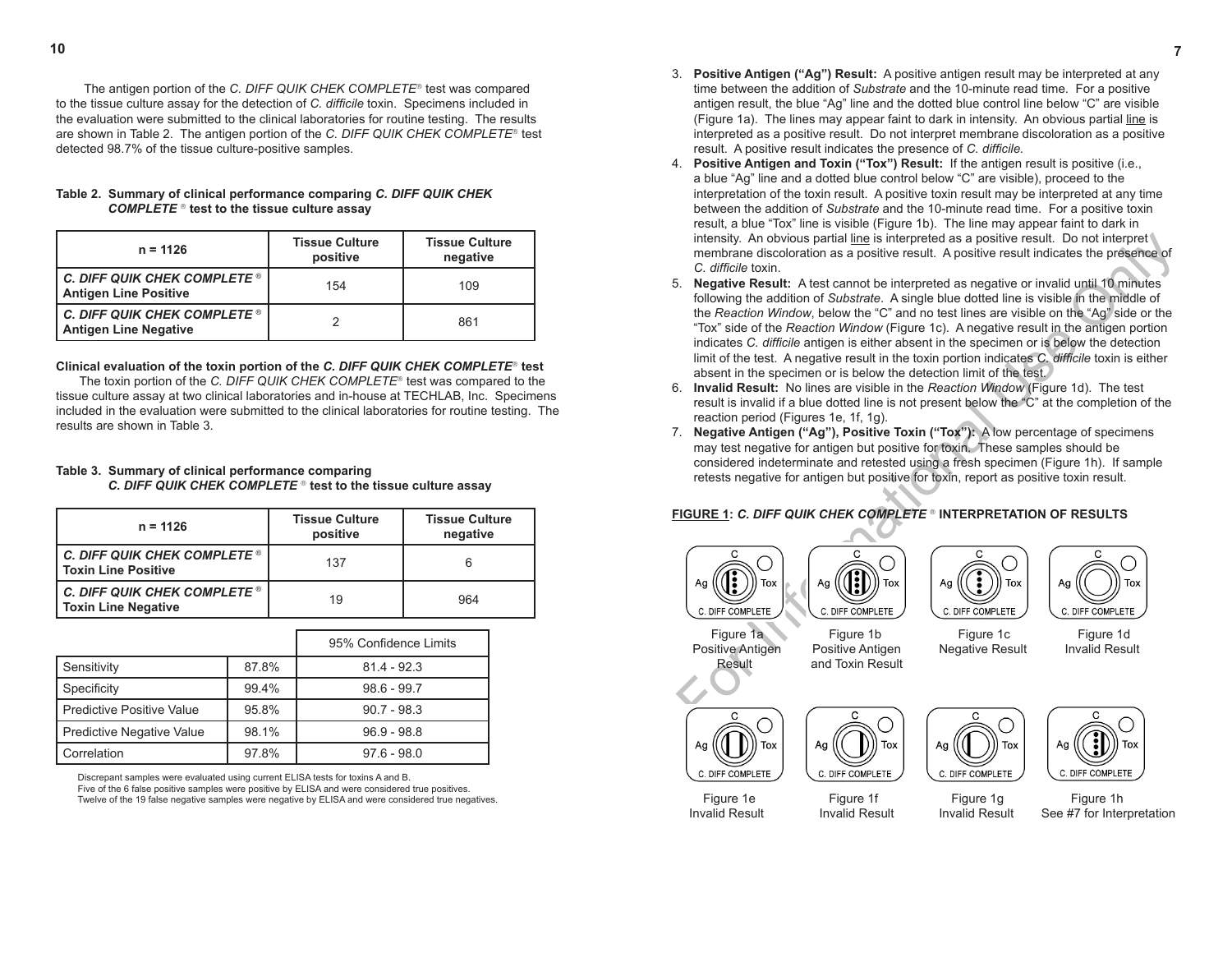# **QUALITY CONTROL**

**Internal:** A dotted blue line must be visible in the middle of the *Reaction Window*, below the "C" on every *Membrane Device* that is tested. The appearance of the blue control dots confirms that the sample and reagents were added correctly, that the reagents were active at the time of performing the assay, and that the sample migrated properly through the *Membrane Device*. It also confirms the reactivity of the other reagents associated with the assay. A uniform background in the result area is considered an internal negative control. If the test has been performed correctly and reagents are working properly, the background will be white to give a discernible result.

pon receipt using the *Positive Control* and negative control (*Diluent*). The *Positive* Control Constructions is supplied with the interactions associated with the assay, and is not interaded to ensure precision<br>of the **External:** The reactivity of the *C. DIFF QUIK CHEK COMPLETE* <sup>®</sup> kit should be verified upon receipt using the *Positive Control* and negative control (*Diluent*). The *Positive Control*  is supplied with the kit (gray-capped bottle). The *Positive Control* confirms the reactivity of the other reagents associated with the assay, and is not intended to ensure precision at the analytical assay cut-off. *Diluent* is used for the negative control. Additional tests can be performed with the controls to meet the requirements of local, state and/or federal regulations and/or accrediting organizations.

#### **LIMITATIONS**

- 1. The *C. DIFF QUIK CHEK COMPLETE*<sup>®</sup> test is used to detect *C. difficile* antigen and toxin(s) in fecal specimens. The test confirms the presence of toxin in feces and this information should be taken under consideration by the physician in light of the clinical history and physical examination of the patient. The *C. DIFF QUIK CHEK COMPLETE*<sup>®</sup> test will detect levels of toxin A at  $\geq 0.63$  ng/mL, toxin B at  $\geq 0.16$  ng/mL, and glutamate dehydrogenase at ≥0.8 ng/mL.
- 2. Fecal specimens are extremely complex. Optimal results with the *C. DIFF QUIK CHEK COMPLETE* <sup>®</sup> test are obtained with specimens that are less than 24 hours old. Most undiluted specimens can be stored between 2°C and 8°C for 72 hours before significant degradation of the toxin is noted. If specimens are not assayed within this time period, they may be frozen and thawed. However, repeated freezing and thawing may result in loss in the immunoreactivity of antigen and toxins A and B.
- 3. Some specimens may give weak reactions. This may be due to a number of factors such as the presence of low levels of antigen and/or toxin, the presence of binding substances, or inactivating enzymes in the feces. The lines may appear faint to dark in intensity. These specimens should be reported as positive if any blue line, even a partial line is observed. An obvious partial blue line is interpreted as a positive result.
- 4. Fecal specimens preserved in 10% Formalin, merthiolate formalin, sodium acetate formalin, or polyvinyl alcohol cannot be used.
- 5. The *C. DIFF QUIK CHEK COMPLETE* <sup>®</sup> test is qualitative. The intensity of the color should not be interpreted quantitatively.
- 6. Some isolates of *C. sordellii* may react in the *C. DIFF QUIK CHEK COMPLETE* test due to the production of immunologically related toxins (1).
- 7. Colonization rates of up to 50% have been reported in infants. A high rate has also been reported in cystic fibrosis patients (1,3). Results may appear positive in these groups but should be viewed in conjunction with the potential to be a colonized carrier.
- 8. The only non-*C. difficile* organism to react in the toxin portion of the *C. DIFF QUIK CHEK COMPLETE* test was *Clostridium sordellii* VPI 9048. This strain produces toxins HT and LT, which are homologous to toxins A and B, respectively.
- 9. No data exists on the effects of colonic washes, barium enemas, laxatives, or bowel preparations on the performance of the *C. DIFF QUIK CHEK COMPLETE* <sup>®</sup> test. All of these procedures can result in extensive dilution or the presence of additives that may affect test performance.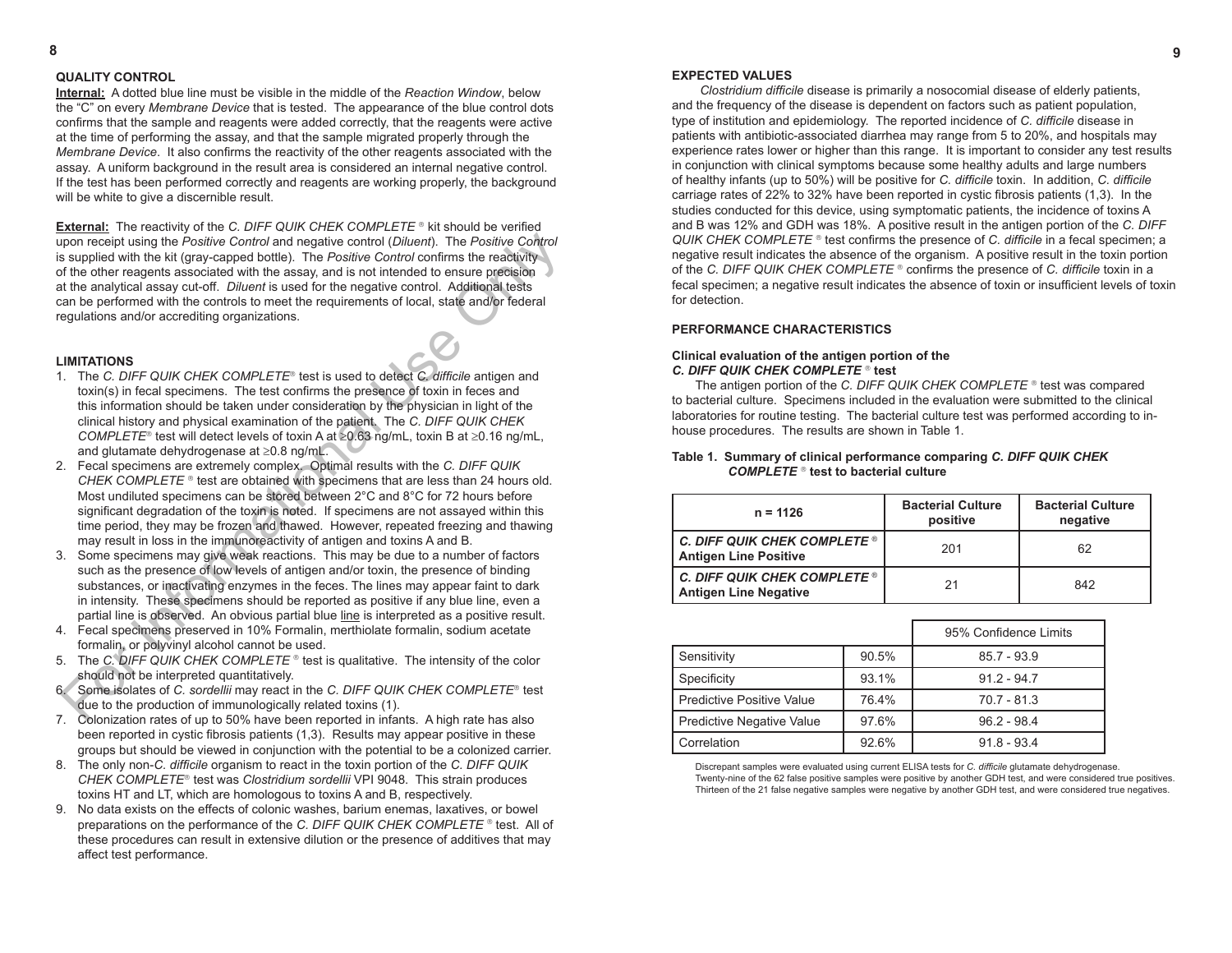# **8 9**

#### **EXPECTED VALUES**

*Clostridium difficile* disease is primarily a nosocomial disease of elderly patients, and the frequency of the disease is dependent on factors such as patient population, type of institution and epidemiology. The reported incidence of *C. difficile* disease in patients with antibiotic-associated diarrhea may range from 5 to 20%, and hospitals may experience rates lower or higher than this range. It is important to consider any test results in conjunction with clinical symptoms because some healthy adults and large numbers of healthy infants (up to 50%) will be positive for *C. difficile* toxin. In addition, *C. difficile* carriage rates of 22% to 32% have been reported in cystic fibrosis patients (1,3). In the studies conducted for this device, using symptomatic patients, the incidence of toxins A and B was 12% and GDH was 18%. A positive result in the antigen portion of the *C. DIFF QUIK CHEK COMPLETE* <sup>®</sup> test confirms the presence of *C. difficile* in a fecal specimen; a negative result indicates the absence of the organism. A positive result in the toxin portion of the *C. DIFF QUIK CHEK COMPLETE* <sup>®</sup> confirms the presence of *C. difficile* toxin in a fecal specimen; a negative result indicates the absence of toxin or insufficient levels of toxin for detection.

#### **PERFORMANCE CHARACTERISTICS**

#### **Clinical evaluation of the antigen portion of the**  *C. DIFF QUIK CHEK COMPLETE*  **test**

# **Table 1. Summary of clinical performance comparing** *C. DIFF QUIK CHEK COMPLETE*  **test to bacterial culture**

| QUIK CHEK COMPLETE ® test confirms the presence of C. difficile in a fecal specimen; a<br>negative result indicates the absence of the organism. A positive result in the toxin portion<br>of the C. DIFF QUIK CHEK COMPLETE ® confirms the presence of C. difficile toxin in a<br>fecal specimen; a negative result indicates the absence of toxin or insufficient levels of toxin<br>for detection.                                                                                                                                         |                                                                              |  |               |  |  |  |
|-----------------------------------------------------------------------------------------------------------------------------------------------------------------------------------------------------------------------------------------------------------------------------------------------------------------------------------------------------------------------------------------------------------------------------------------------------------------------------------------------------------------------------------------------|------------------------------------------------------------------------------|--|---------------|--|--|--|
| PERFORMANCE CHARACTERISTICS                                                                                                                                                                                                                                                                                                                                                                                                                                                                                                                   |                                                                              |  |               |  |  |  |
| Clinical evaluation of the antigen portion of the<br>C. DIFF QUIK CHEK COMPLETE ® test<br>The antigen portion of the C. DIFF QUIK CHEK COMPLETE ® test was compared<br>to bacterial culture. Specimens included in the evaluation were submitted to the clinical<br>laboratories for routine testing. The bacterial culture test was performed according to in-<br>house procedures. The results are shown in Table 1.<br>Table 1. Summary of clinical performance comparing C. DIFF QUIK CHEK<br><b>COMPLETE</b> ® test to bacterial culture |                                                                              |  |               |  |  |  |
| $n = 1126$                                                                                                                                                                                                                                                                                                                                                                                                                                                                                                                                    | <b>Bacterial Culture</b><br><b>Bacterial Culture</b><br>positive<br>negative |  |               |  |  |  |
| C. DIFF QUIK CHEK COMPLETE®<br>201<br>62<br><b>Antigen Line Positive</b>                                                                                                                                                                                                                                                                                                                                                                                                                                                                      |                                                                              |  |               |  |  |  |
| C. DIFF QUIK CHEK COMPLETE ®<br>21<br>842<br><b>Antigen Line Negative</b>                                                                                                                                                                                                                                                                                                                                                                                                                                                                     |                                                                              |  |               |  |  |  |
| 95% Confidence Limits                                                                                                                                                                                                                                                                                                                                                                                                                                                                                                                         |                                                                              |  |               |  |  |  |
| Sensitivity                                                                                                                                                                                                                                                                                                                                                                                                                                                                                                                                   | 90.5%                                                                        |  | $85.7 - 93.9$ |  |  |  |
| Specificity                                                                                                                                                                                                                                                                                                                                                                                                                                                                                                                                   | 93.1%                                                                        |  | $91.2 - 94.7$ |  |  |  |
| <b>Predictive Positive Value</b>                                                                                                                                                                                                                                                                                                                                                                                                                                                                                                              | 76.4%<br>$70.7 - 81.3$                                                       |  |               |  |  |  |
| Q7 6%<br>Prodictive Neastive Value<br>$QQ = Q$                                                                                                                                                                                                                                                                                                                                                                                                                                                                                                |                                                                              |  |               |  |  |  |

|                                  | 95% Confidence Limits |               |  |
|----------------------------------|-----------------------|---------------|--|
| Sensitivity                      | 90.5%                 | $85.7 - 93.9$ |  |
| Specificity                      | 93.1%                 | $91.2 - 94.7$ |  |
| <b>Predictive Positive Value</b> | 76.4%                 | $70.7 - 81.3$ |  |
| Predictive Negative Value        | 97.6%                 | $96.2 - 98.4$ |  |
| Correlation                      | 92.6%                 | $91.8 - 93.4$ |  |

Discrepant samples were evaluated using current ELISA tests for *C. difficile* glutamate dehydrogenase.

Twenty-nine of the 62 false positive samples were positive by another GDH test, and were considered true positives. Thirteen of the 21 false negative samples were negative by another GDH test, and were considered true negatives.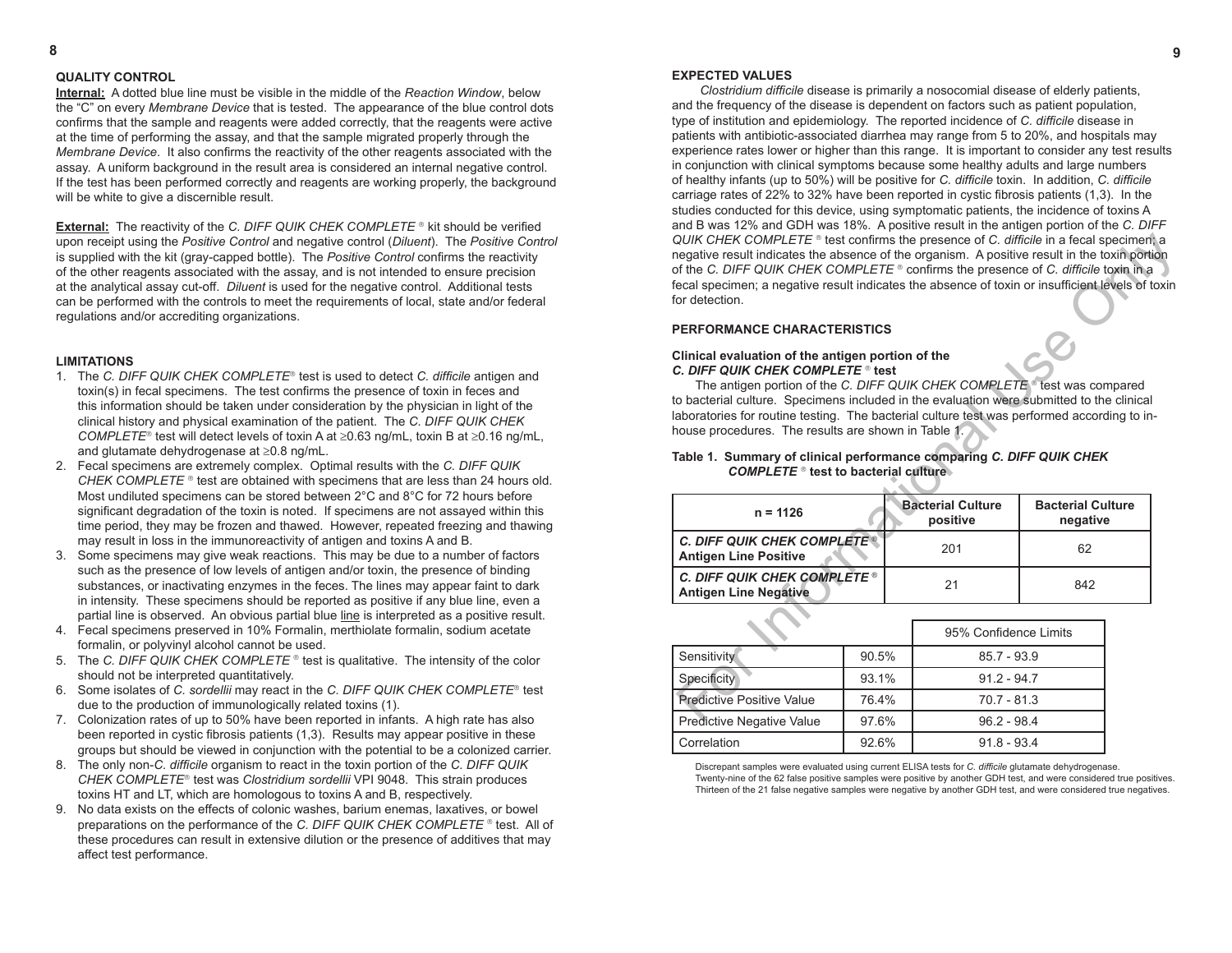The antigen portion of the *C. DIFF QUIK CHEK COMPLETE*<sup>®</sup> test was compared to the tissue culture assay for the detection of *C. difficile* toxin. Specimens included in the evaluation were submitted to the clinical laboratories for routine testing. The results are shown in Table 2. The antigen portion of the *C. DIFF QUIK CHEK COMPLETE*<sup>®</sup> test detected 98.7% of the tissue culture-positive samples.

| Table 2. Summary of clinical performance comparing C. DIFF QUIK CHEK |
|----------------------------------------------------------------------|
| COMPLETE <sup>®</sup> test to the tissue culture assay               |

| $n = 1126$                                                                                                                                                                                                                                                                                                                                                                                                                                                                                                               |       | <b>Tissue Culture</b><br>positive | <b>Tissue Culture</b><br>negative |  |  |  |
|--------------------------------------------------------------------------------------------------------------------------------------------------------------------------------------------------------------------------------------------------------------------------------------------------------------------------------------------------------------------------------------------------------------------------------------------------------------------------------------------------------------------------|-------|-----------------------------------|-----------------------------------|--|--|--|
| C. DIFF QUIK CHEK COMPLETE ®<br><b>Antigen Line Positive</b>                                                                                                                                                                                                                                                                                                                                                                                                                                                             |       | 154                               | 109                               |  |  |  |
| <b>C. DIFF QUIK CHEK COMPLETE ®</b><br><b>Antigen Line Negative</b>                                                                                                                                                                                                                                                                                                                                                                                                                                                      |       | $\overline{2}$                    | 861                               |  |  |  |
| Clinical evaluation of the toxin portion of the C. DIFF QUIK CHEK COMPLETE® test<br>The toxin portion of the C. DIFF QUIK CHEK COMPLETE® test was compared to the<br>tissue culture assay at two clinical laboratories and in-house at TECHLAB, Inc. Specimens<br>included in the evaluation were submitted to the clinical laboratories for routine testing. The<br>results are shown in Table 3.<br>Table 3. Summary of clinical performance comparing<br>C. DIFF QUIK CHEK COMPLETE® test to the tissue culture assay |       |                                   |                                   |  |  |  |
|                                                                                                                                                                                                                                                                                                                                                                                                                                                                                                                          |       |                                   |                                   |  |  |  |
| $n = 1126$                                                                                                                                                                                                                                                                                                                                                                                                                                                                                                               |       | Tissue Culture<br>positive        | <b>Tissue Culture</b><br>negative |  |  |  |
| C. DIFF QUIK CHEK COMPLETE ®<br><b>Toxin Line Positive</b>                                                                                                                                                                                                                                                                                                                                                                                                                                                               |       | 137                               | 6                                 |  |  |  |
| <b>C. DIFF QUIK CHEK COMPLETE ®</b><br><b>Toxin Line Negative</b>                                                                                                                                                                                                                                                                                                                                                                                                                                                        |       | 19                                | 964                               |  |  |  |
|                                                                                                                                                                                                                                                                                                                                                                                                                                                                                                                          |       | 95% Confidence Limits             |                                   |  |  |  |
| Sensitivity                                                                                                                                                                                                                                                                                                                                                                                                                                                                                                              | 87.8% | $814 - 923$                       |                                   |  |  |  |
| Specificity                                                                                                                                                                                                                                                                                                                                                                                                                                                                                                              | 99.4% | $98.6 - 99.7$                     |                                   |  |  |  |

# **Clinical evaluation of the toxin portion of the** *C. DIFF QUIK CHEK COMPLETE* **test**

# **Table 3. Summary of clinical performance comparing**   *C. DIFF QUIK CHEK COMPLETE*  **test to the tissue culture assay**

| $n = 1126$                                                          | Tissue Culture<br>positive | <b>Tissue Culture</b><br>negative |
|---------------------------------------------------------------------|----------------------------|-----------------------------------|
| <b>C. DIFF QUIK CHEK COMPLETE ®</b><br><b>Toxin Line Positive</b>   | 137                        |                                   |
| C. DIFF QUIK CHEK COMPLETE $^{\circ}$<br><b>Toxin Line Negative</b> | 19                         | 964                               |

|                           | 95% Confidence Limits |               |
|---------------------------|-----------------------|---------------|
| Sensitivity               | 87.8%                 | $81.4 - 92.3$ |
| Specificity               | 99.4%                 | $98.6 - 99.7$ |
| Predictive Positive Value | 95.8%                 | $90.7 - 98.3$ |
| Predictive Negative Value | 98.1%                 | $96.9 - 98.8$ |
| <b>Correlation</b>        | 97.8%                 | $97.6 - 98.0$ |

Discrepant samples were evaluated using current ELISA tests for toxins A and B.

Five of the 6 false positive samples were positive by ELISA and were considered true positives.

Twelve of the 19 false negative samples were negative by ELISA and were considered true negatives.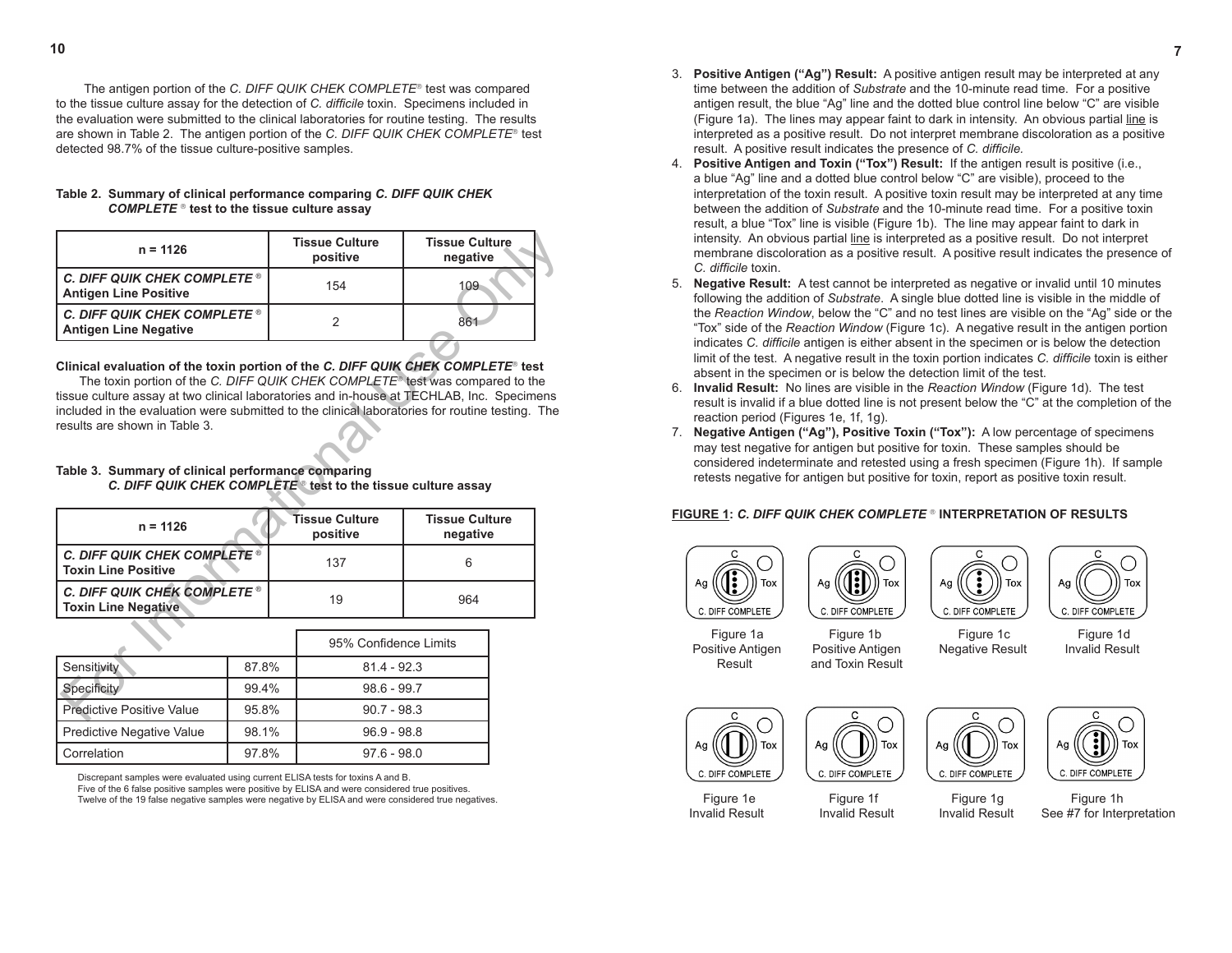# **EFFECT OF FECAL SPECIMEN CONSISTENCY**

**Effect of fecal specimen consistency on the** *C. DIFF QUIK CHEK COMPLETE*  **test** The reaction of fecal specimens of varying consistencies in the antigen portion (n=978) and toxin portion (n=981) of the *C. DIFF QUIK CHEK COMPLETE*<sup>®</sup> test is shown in Tables 4 and 5. The percentages of positive reactions using either culture assay or the *C. DIFF QUIK CHEK COMPLETE<sup>®</sup>* test were similar in all three types of fecal specimens (liquid, semi-solid, and solid). All of the specimens were submitted for *C. difficile* testing. The basis of the submission was the clinical history of the patient and not the consistency of the specimen. In the antigen portion, the results show that the *C. DIFF QUIK CHEK COMPLETE*<sup>®</sup> test performed similarly to bacterial culture when testing samples of different consistencies. In the toxin portion, the results show the *C. DIFF QUIK CHEK COMPLETE* test performed similarly to the tissue culture assay when testing samples of different consistencies.

| consistencies. In the toxin portion, the results show the O. Dir rile on the Rich<br>test performed similarly to the tissue culture assay when testing samples of different<br>consistencies.<br>Table 4. Reaction of fecal specimens of varying consistencies in the antigen |                                        |                                     |                                |  |  |  |
|-------------------------------------------------------------------------------------------------------------------------------------------------------------------------------------------------------------------------------------------------------------------------------|----------------------------------------|-------------------------------------|--------------------------------|--|--|--|
| portion of the C. DIFF QUIK CHEK COMPLETE ® test<br>Solid Specimens<br>Number of specimens<br><b>Liquid Specimens</b><br>Semi-solid Specimens                                                                                                                                 |                                        |                                     |                                |  |  |  |
| $(n = 978)$                                                                                                                                                                                                                                                                   | $(n = 335)$                            | $(n = 522)$                         | $(n = 121)$                    |  |  |  |
| Positive by bacterial<br>culture assay                                                                                                                                                                                                                                        | 59 (17.6%)                             | 110 (21.1%)                         | 19 (15.7%)                     |  |  |  |
| C. DIFF QUIK CHEK<br><b>COMPLETE®</b><br>Antigen Line Positive                                                                                                                                                                                                                | 72 (21.5%)                             | 128(24.5%)                          | 25 (20.7%)                     |  |  |  |
| Negative by bacterial<br>culture assay                                                                                                                                                                                                                                        | 276 (82.4%)                            | 412 (78.9%)                         | 102 (84.3%)                    |  |  |  |
| C. DIFF QUIK CHEK<br><b>COMPLETE®</b><br>Antigen Line Negative                                                                                                                                                                                                                | 263 (78.5%)                            | 394 (75.5%)                         | 96 (79.3%)                     |  |  |  |
| Table 5. Reaction of fecal specimens of varying consistencies in the toxin portion<br>of the C. DIFF QUIK CHEK COMPLETE ® test                                                                                                                                                |                                        |                                     |                                |  |  |  |
|                                                                                                                                                                                                                                                                               |                                        |                                     |                                |  |  |  |
| Number of specimens<br>$(n = 981)$                                                                                                                                                                                                                                            | <b>Liquid Specimens</b><br>$(n = 336)$ | Semi-solid Specimens<br>$(n = 523)$ | Solid Specimens<br>$(n = 122)$ |  |  |  |
| Positive by tissue<br>culture assay                                                                                                                                                                                                                                           | 43 (12.8%)                             | 81 (15.5%)                          | $8(6.6\%)$                     |  |  |  |
| C. DIFF OUIK CHEK                                                                                                                                                                                                                                                             |                                        |                                     |                                |  |  |  |

#### **Table 4. Reaction of fecal specimens of varying consistencies in the antigen portion of the C. DIFF QUIK CHEK COMPLETE** <sup>®</sup> test

# **Table 5. Reaction of fecal specimens of varying consistencies in the toxin portion of the** *C. DIFF QUIK CHEK COMPLETE*  **test**

| Number of specimens<br>$(n = 981)$                                  | Liquid Specimens<br>$(n = 336)$ | Semi-solid Specimens<br>$(n = 523)$ | Solid Specimens<br>$(n = 122)$ |
|---------------------------------------------------------------------|---------------------------------|-------------------------------------|--------------------------------|
| Positive by tissue<br>culture assay                                 | 43 (12.8%)                      | 81 (15.5%)                          | $8(6.6\%)$                     |
| C. DIFF QUIK CHEK<br><b>COMPLETE®</b><br><b>Toxin Line Positive</b> | 42 (12.5%)                      | 72 (13.8%)                          | 7(5.7%)                        |
| Negative by tissue<br>culture assay                                 | 293 (87.2%)                     | 442 (84.5%)                         | 114 (93.4%)                    |
| C. DIFF QUIK CHEK<br><b>COMPLETE®</b><br><b>Toxin Line Negative</b> | 294 (87.5%)                     | 451 (86.2%)                         | 115 (94.3%)                    |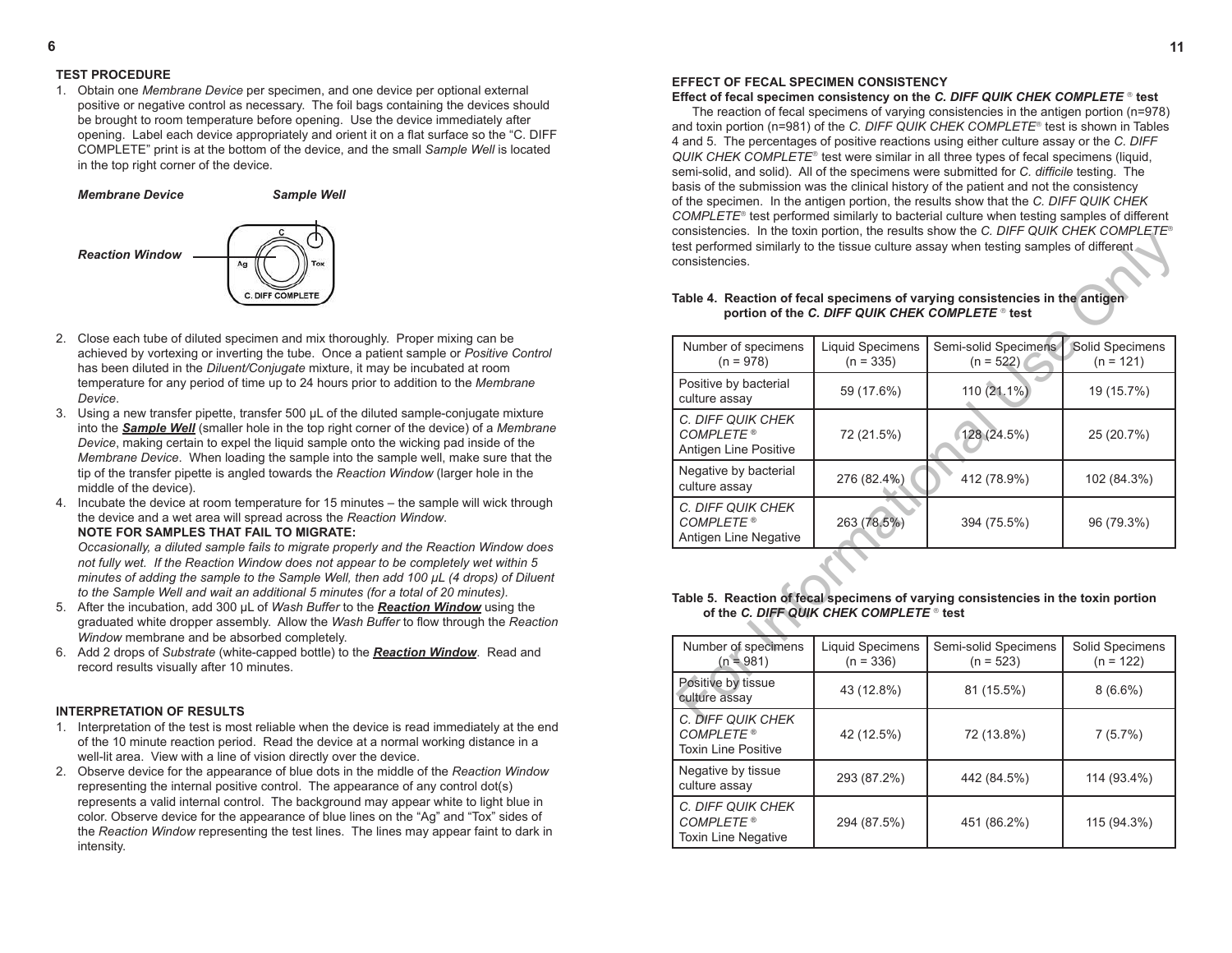# **ANALYTICAL SENSITIVITY**

The cutoff for the assay was established at concentrations of 0.63 ng/mL for toxin A, 0.16 ng/mL for toxin B, and 0.8 ng/mL for glutamate dehydrogenase.

#### **REPRODUCIBILITY**

The reproducibility of the *C. DIFF QUIK CHEK COMPLETE*<sup>®</sup> test was determined using 12 fecal specimens that were coded to prevent their identification during testing. Testing was performed at 3 independent laboratories, which tested the samples for 3 days. The samples produced the expected results 100% of the time.

An additional 5-day study was performed at 3 sites by running a set of low positive, moderate positive and high negative fecal samples that were spiked with glutamate dehydrogenase, Toxin A and Toxin B. The samples were run in triplicate, twice a day over a 5-day period by multiple technicians at each site. The combined antigen and toxin data from the 5-day reproducibility study is shown in Table 6. The antigen data for Sample 1 was below 90% negative at one site and was consistently negative for antigen at the other two sites. The toxin data for Sample A was below 90% positive at one site, and was consistently positive for toxin at the other two sites. No single site reported results below expectations for both antigen and toxin.

| moderate positive and high negative fecal samples that were spiked with glutamate<br>dehydrogenase, Toxin A and Toxin B. The samples were run in triplicate, twice a day over<br>a 5-day period by multiple technicians at each site. The combined antigen and toxin data<br>from the 5-day reproducibility study is shown in Table 6. The antigen data for Sample<br>1 was below 90% negative at one site and was consistently negative for antigen at the<br>other two sites. The toxin data for Sample A was below 90% positive at one site, and was<br>consistently positive for toxin at the other two sites. No single site reported results below<br>expectations for both antigen and toxin.<br>Table 6. Summary of 5-day reproducibility study. |                            |                                   |                                 |                                 |  |  |
|----------------------------------------------------------------------------------------------------------------------------------------------------------------------------------------------------------------------------------------------------------------------------------------------------------------------------------------------------------------------------------------------------------------------------------------------------------------------------------------------------------------------------------------------------------------------------------------------------------------------------------------------------------------------------------------------------------------------------------------------------------|----------------------------|-----------------------------------|---------------------------------|---------------------------------|--|--|
| Sample ID                                                                                                                                                                                                                                                                                                                                                                                                                                                                                                                                                                                                                                                                                                                                                | Antigen<br><b>Positive</b> | <b>Antigen</b><br><b>Negative</b> | <b>Toxin</b><br><b>Positive</b> | <b>Toxin</b><br><b>Negative</b> |  |  |
| Sample 1 (95% negative<br>results expected)                                                                                                                                                                                                                                                                                                                                                                                                                                                                                                                                                                                                                                                                                                              | 15 (16.7%)                 | 75 (83.3%)                        | $0(0\%)$                        | 90 (100%)                       |  |  |
| Sample A (95% positive<br>results expected)                                                                                                                                                                                                                                                                                                                                                                                                                                                                                                                                                                                                                                                                                                              | 89 (98.9%)                 | $1(1.1\%)$                        | 65 (72.2%)                      | 25 (27.8%)                      |  |  |
| Sample B (mod positive)                                                                                                                                                                                                                                                                                                                                                                                                                                                                                                                                                                                                                                                                                                                                  | 87 (96.7%)                 | $3(3.3\%)$                        | 86 (95.5%)                      | 4(4.5%)                         |  |  |
| <b>CROSS REACTIVITY</b><br>Fecal specimens inoculated with the following microorganisms to a final concentration<br>of approximately 10 <sup>8</sup> or higher organisms per mL did not react in the antigen or toxin portion<br>of the C. DIEF QUIK CHEK COMPLETE® test:<br>Bacterium or Pathogen: Aeromonas hydrophila, Bacillus cereus, Bacillus subtilis,<br>Bacteroides fragilis, Campylobacter coli, Campylobacter fetus, Campylobacter jejuni,<br>Candida albicans, Clostridium butyricum, Clostridium clostridiforme, Clostridium<br>haemolyticum, Clostridium histolyticum, Clostridium novyi, Clostridium perfringens,                                                                                                                         |                            |                                   |                                 |                                 |  |  |

# **Table 6. Summary of 5-day reproducibility study.**

# **CROSS REACTIVITY**

**Bacterium or Pathogen:** *Aeromonas hydrophila, Bacillus cereus, Bacillus subtilis, Bacteroides fragilis, Campylobacter coli, Campylobacter fetus, Campylobacter jejuni, Candida albicans, Clostridium butyricum, Clostridium clostridiforme, Clostridium haemolyticum, Clostridium histolyticum, Clostridium novyi, Clostridium perfringens, Clostridium septicum, Clostridium sordellii* (nontoxigenic)*, Clostridium sporogenes, Enterobacter aerogenes, Enterobacter cloacae, Enterococcus faecalis, Escherichia coli*  EIEC*, Escherichia coli, Escherichia coli* O157:H7*, Escherichia coli* ETEC*, Klebsiella pneumoniae, Peptostreptococcus anaerobius, Proteus vulgaris, Pseudomonas aeruginosa, Salmonella typhimurium, Serratia liquifaciens, Shigella dysenteriae, Shigella flexneri, Shigella sonnei, Staphylococcus aureus, Staphylococcus aureus* (Cowans)*, Staphylococcus epidermidis, Vibrio cholerae, Vibrio parahaemolyticus, Yersinia enterocolitica*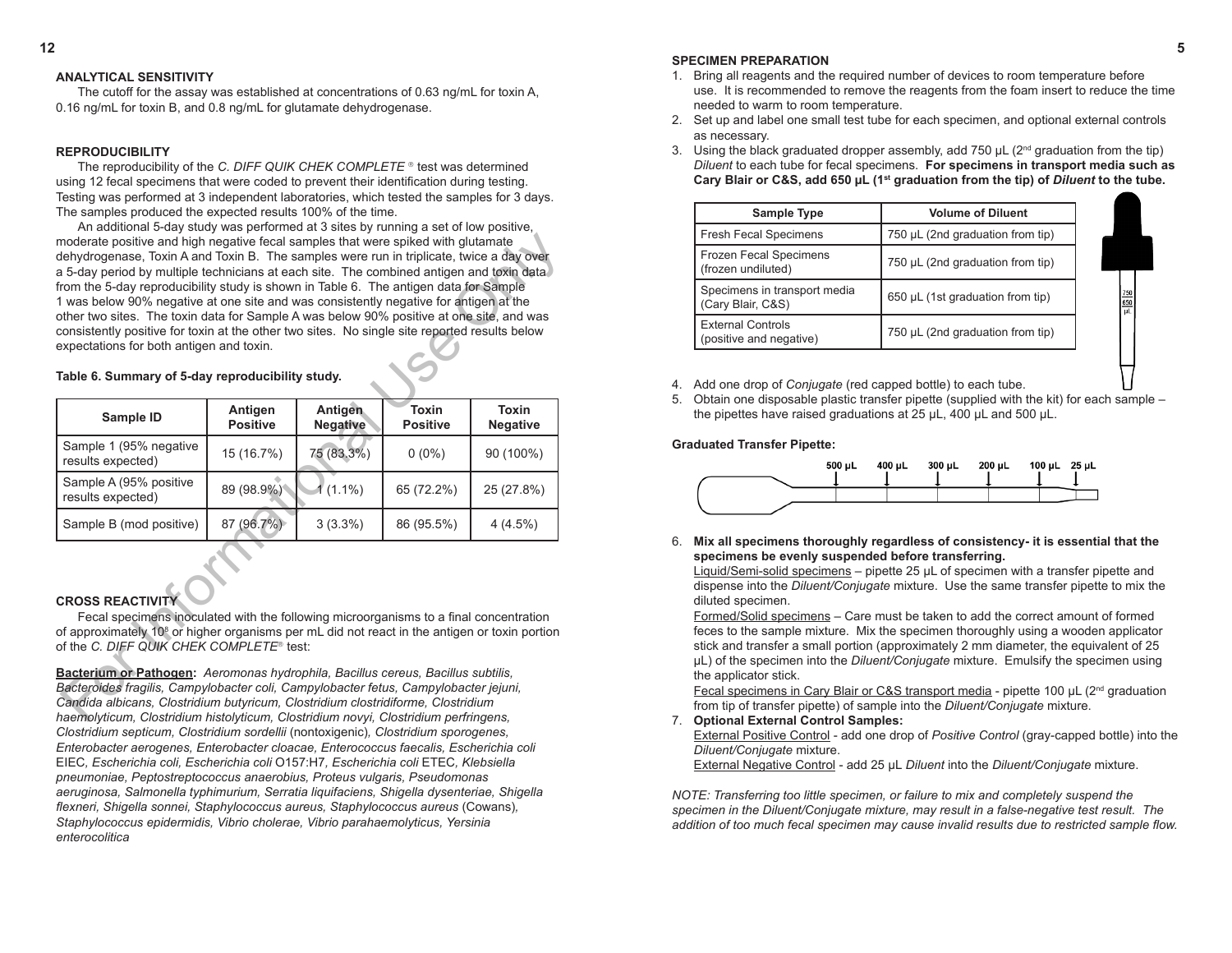The only non-*C. difficile* organism to react in the toxin portion of the *C. DIFF QUIK CHEK COMPLETE*<sup>®</sup> test was *Clostridium sordellii* VPI 9048. This strain produces toxins HT and LT, which are homologous to toxins A and B, respectively.

The following viruses of 103.3 to 108.25 TCID units per 0.2 mL did not react in the *C. DIFF*  **QUIK CHEK COMPLETE®** test:

**Viruses:** Adenovirus types 1, 2, 3, 5, 40, 41, Human coronavirus, Coxsackievirus B2, B3, B4, B5, Echovirus 9, 11, 18, 22, 33, Enterovirus type 68, 69, 70, 71, Rotavirus.

#### **INTERFERING SUBSTANCES**

The following substances (U.S. formulation) had no effect on test results when present in feces in the concentrations indicated: mucin (3.5% w/v), human blood (40% v/v), barium sulfate (5% w/v), Imodium® (5% v/v), Kaopectate® (5% v/v), Pepto-Bismol® (5% v/v), steric/ palmitic acid (40% w/v), Metronidazole (0.25% w/v), Vancomycin (0.25% w/v).

# **REACTION OF CLINICAL ISOLATES OBTAINED ON CYCLOSERINE-CEFOXITIN-FRUCTOSE AGAR (CCFA)**

The following substances (U.S. formulation) had no effect on lest results when present<br>infeces in the concentrations indicated: mucin (3.5% wV), human blood (40% wV), Barium<br>sultate (5% wV), Indolume (5% vV), Kacpectate' ( A total of 103 *C. difficile* clinical isolates, obtained by anaerobic bacterial culture on CCFA after 3 days at 37°C, were tested in the *C. DIFF QUIK CHEK COMPLETE* test. For the analysis, individual colonies were picked and suspended in *Diluent* as recommended for fecal specimens. All 103 isolates gave a positive antigen reaction in the test.

Seventy of the 103 isolates (68%) were from fecal specimens that were positive for *C. difficile* toxin by tissue culture assay. Of these, 56 (80%) gave a positive toxin reaction when screened following anaerobic growth on CCFA for 3 days at 37°C.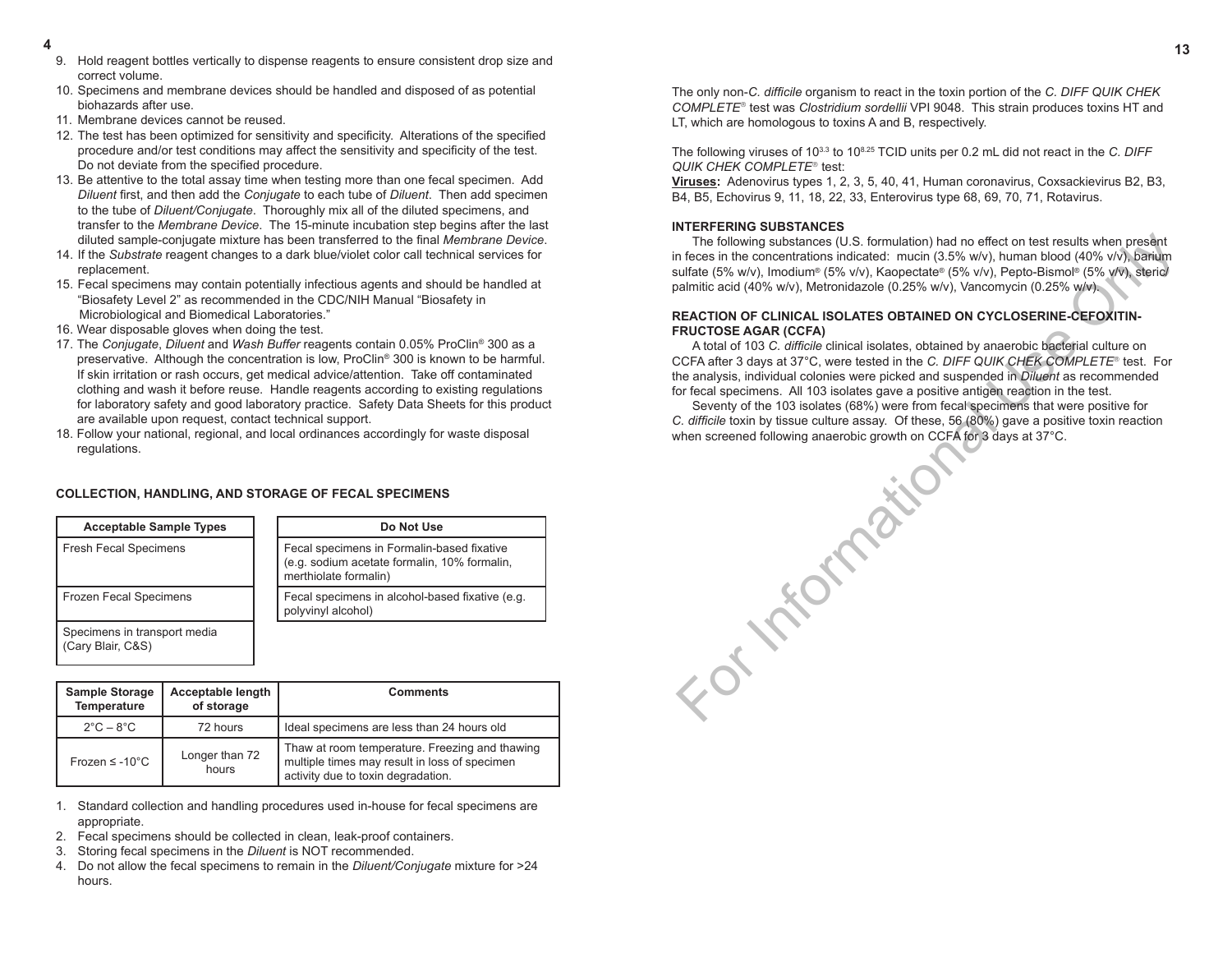# **REFERENCES**

- 1. Lyerly, D. M., H. C. Krivan, and T. D. Wilkins. 1988. *Clostridium difficile:* its disease and toxins. Clin. Microbiol. Rev. **1**: 1-18.
- 2. Lyerly, D. M., K. E. Saum, D. K. MacDonald, and T. D. Wilkins. 1985. Effects of *Clostridium difficile* toxins given intragastrically to animals. Infect. Immun. **47**: 349-352.
- 3. Borriello, S. P., F. E. Barclay, A. R. Welch, J. M. Ketley, T. J. Mitchell, J. Stephen, and G. E. Griffin. 1985. Host and microbial determinants of the spectrum of *Clostridium difficile* mediated gastrointestinal disorders. Microecol. Ther. **15**: 231-236.
- 4. Lyerly, D. M., N. M. Sullivan, and T. D. Wilkins. 1983. Enzyme-linked immunosorbent assay for *Clostridium difficile* toxin A. J. Clin. Microbiol. **17**: 72-78.
- 5. Laughon, B. E., R. P. Viscidi, S. L. Gdovin, R. H. Yolken, and J. G. Bartlett. 1984. Enzyme immunoassays for detection of *Clostridium difficile* toxins A and B in fecal specimens. J. Infect. Dis. **149**: 781-788.
- 6. Lyerly, D. M., L. A. Barroso, and T. D. Wilkins. 1992. Characterization of a toxin A-/ toxin B+ isolate of *Clostridium difficile*. Infect. Immun. **60**: 4633-4639.
- 7. Dove, C. H., S. Z. Wang, S. B. Price, C. J. Phelps, D. M. Lyerly, T. D. Wilkins, and J. L. Johnson. 1990. Molecular characterization of the *Clostridium difficile* toxin A gene. Infect. Immun. **58**: 480-488.
- For Subsection of a Direct Control of the Chinamic Control of School (S. P., F. E. Barclay, A. R. Welch, J. M. Methely, T. J. Michellel, J. Stephen, and<br>
G. E. Griffin. 1985. Host and microbial determinants of the spectrum 8. Zheng, L., S. F. Keller, D. M. Lyerly, R. J. Carman, C. W. Genheimer, C. A. Gleaves, S. J. Kohlhepp, S. Young, S. Perez, and K. Ye. 2004. Multicenter Evaluation of a New Screening Test that Detects *Clostridium difficile* in Fecal Specimens. J. Clin. Microbiol. **42:** 3837-3840.
- 9. Miles, B. L., J. A. Siders, and S. D. Allen. 1988. Evaluation of a commercial latex test for *Clostridium difficile* for reactivity with *C. difficile* and cross-reactions with other bacteria. J. Clin. Microbiol. **26**: 2452-2455.
- 10. Lyerly, D. M., and T. D. Wilkins. 1986. Commercial latex test for *Clostridium difficile* Toxin A does not detect Toxin A. J. Clin. Microbiol. **23**: 622-623.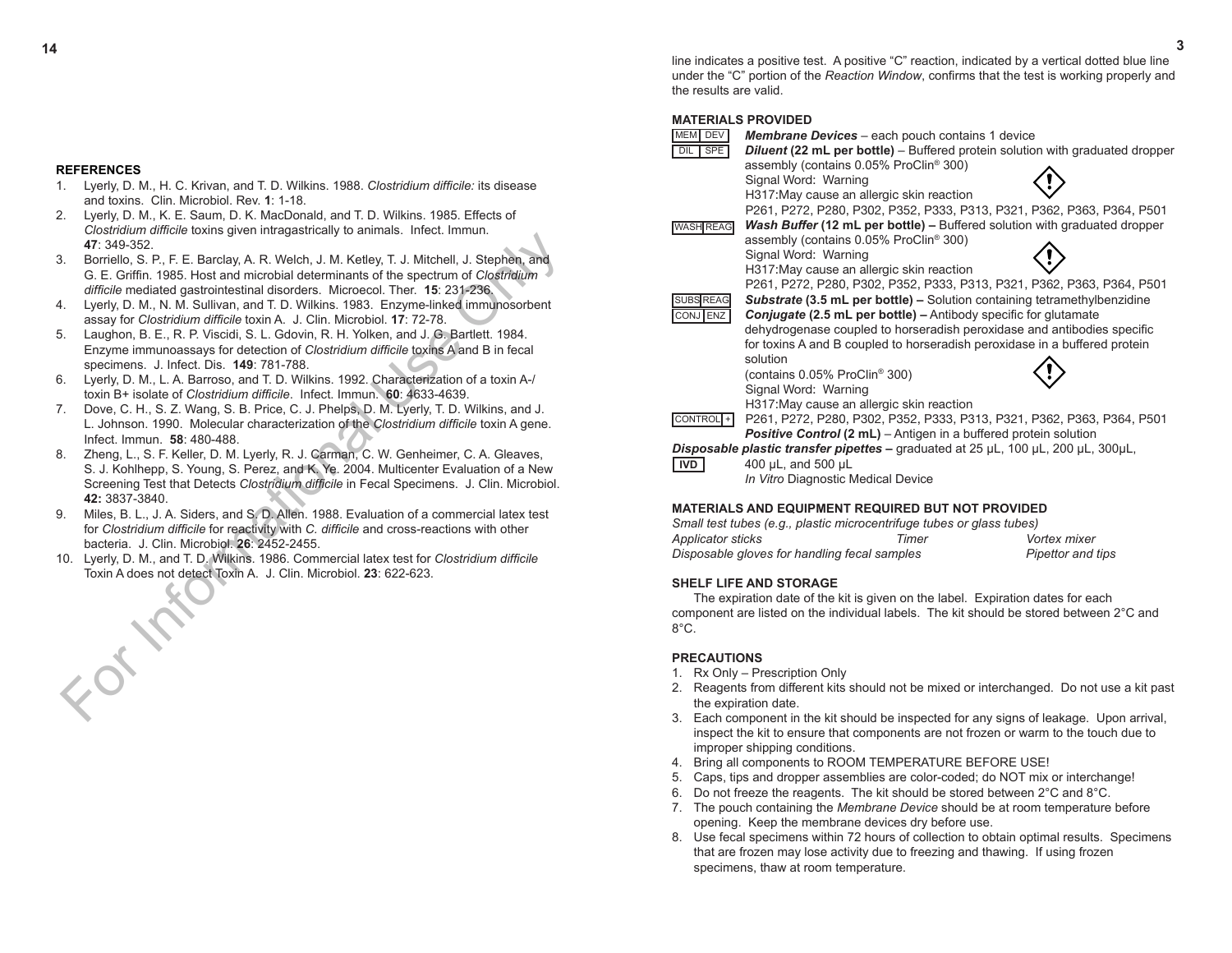For Informational Use Only